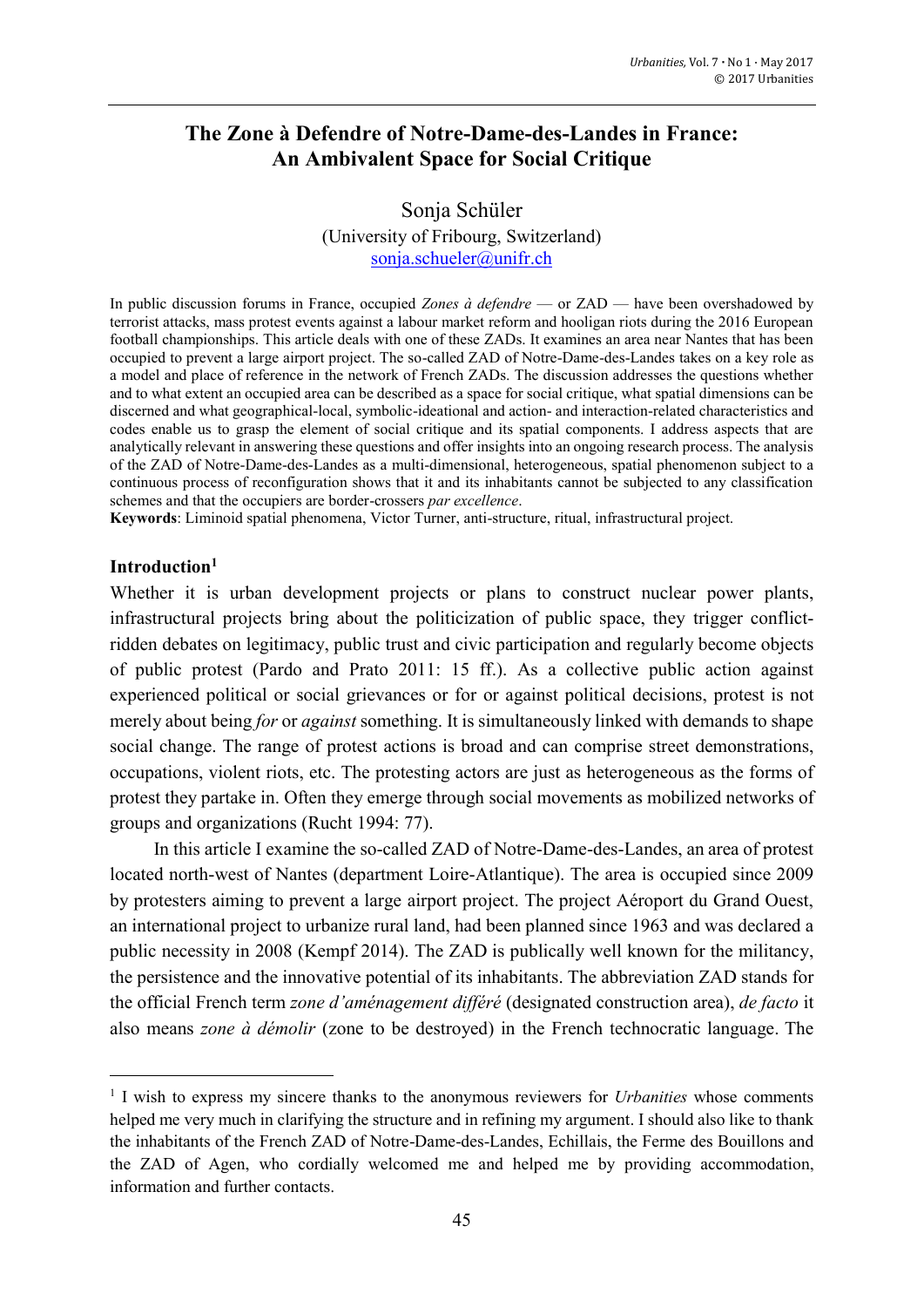opponents of the airport project reinterpreted the term ZAD with the militant meaning *zone à défendre* (zone to defend). The abbreviation ZAD in its neologistic meaning is a linguistic symbol that refers to the elementary meaning of the spatial component especially for occupation as a creative form of protest. However, the abbreviation *per se* is not linked to concrete locations, it rather embodies mental constructions, ideas and visions of life, which indeed take on a concrete spatial dimension in the design of the symbolic space of the ZAD of Notre-Damedes-Landes, but in part also exist exclusively as ideals, plans and wishful thinking at the spiritual and virtual level.

I address the questions to what extent the area can be described as a space for social critique and to what extent we are able to grasp the ambivalence that characterises the occupied area. In order to capture the ambivalent nature of the zone, the writings of the Scottish ethnologist Victor Turner on liminoid social threshold phenomena were selected as the theoretical foundations for the analysis.

The largest share of the analysed information originates from my participative observation in the ZAD of Notre-Dame-des-Landes. I visited the occupied area and took part in the daily life and the interactions of the occupiers. I compiled observation protocols, field notes, verbatim logs of informal discussions as well as transcripts of unstructured interviews. In order to create a basis for trust, I refrained from using audiovisual research material. The authentic, usually spontaneous discussions as well as optic impressions enabled me to generate the information on which the article is based. Additional data come from a qualitative interview conducted in Montpellier with Anna, a former occupier of the ZAD of Notre-Dame-des-Landes. The empirical material was assessed on the basis of the method of structuring content analysis (see, for example, Merkens 1992 and Lamnek 2005), which is a multi-level procedure for the category-based evaluation and hermeneutic interpretation of data.

## **Liminoid Social Phenomena and the Notion of Space**

Victor Turner understands society as a dynamic process subject to continuous change: the purportedly static structures of the social and state order are questioned during symbolic liminoid<sup>2</sup> threshold conditions in recurring conflictual social processes. In these phases of transition Turner recognizes the process of the similar division of classical theatrical acts as consecutive processes. He defines these processes in their entirety as *social dramas* (Turner 1974: 23 ff.). By using this term, he refers to the same term for theatre performances, whose dramatic plots and characters are characterized by their social conditions and by means of which social grievances are to be pointed out.

Turner distinguishes four ritual-like *acts* of dramatic social processes: the introductory phase of breach of social norms which generally occurs publically; this is followed by the expansion of the crisis situation. The third phase, which is attributed key significance and which Turner defines as the remedial process aimed against the spread of the crisis, is the sphere of *anti-structure* and *communitas*. This is the liminoid sphere of critical reflection of the triggers of the crises and the deconstruction of interpretative patterns and decisions made in the status

<sup>2</sup> From *limen* (Lat.), meaning threshold.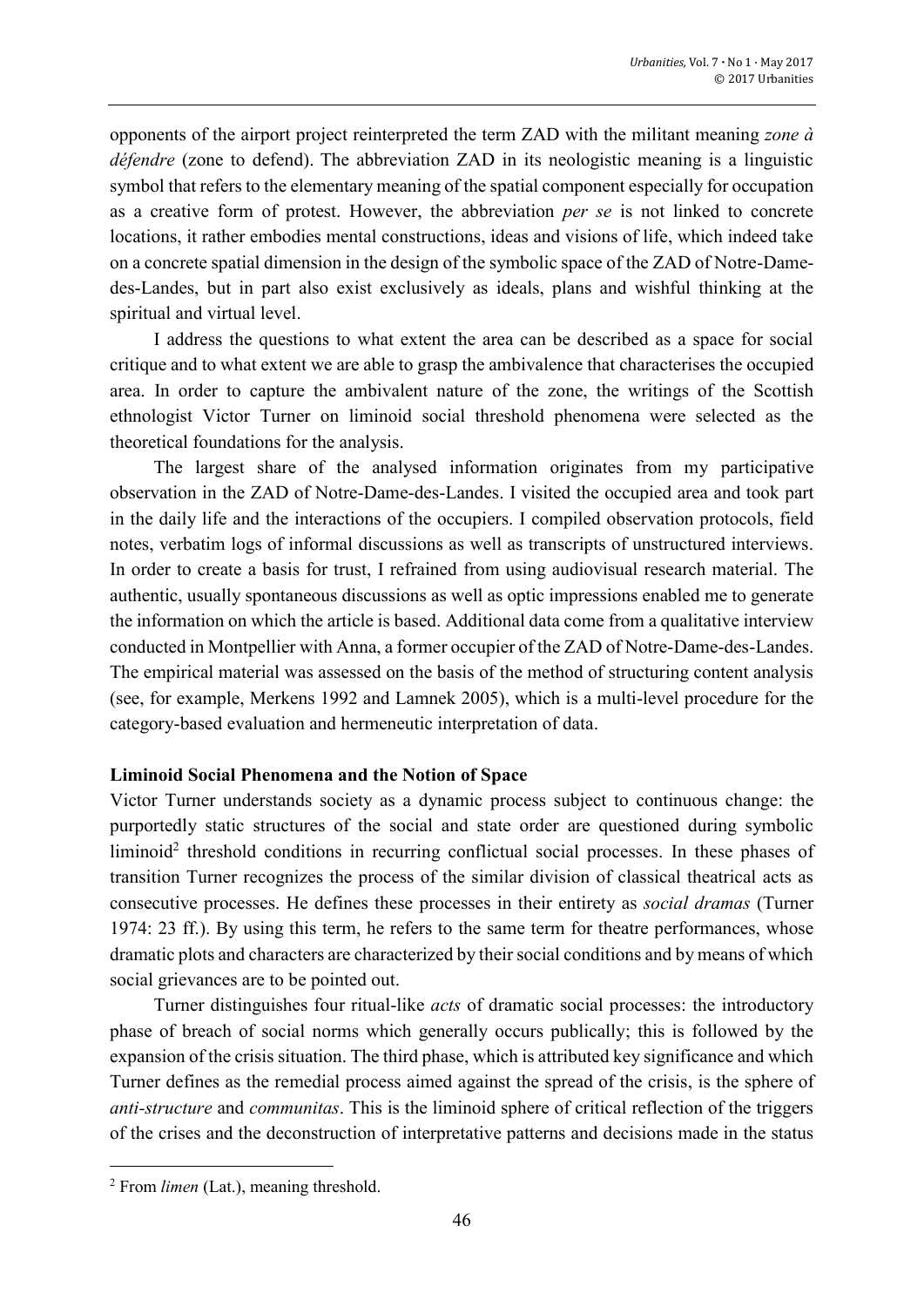systems. It is the phase in which a great variety of strategies can be applied to overcome conflicts. *Communitas* is understood as a community of equal individuals who are not differentiated by different social means to take action, social status properties and hierarchies — it is the 'community of the threshold condition' (Bräunlein 2012: 54). During this phase the social norms of the *status quo* are temporarily suspended. *Communitas* comprises a phase of *anti-structure*, which is deliberately experienced as a contrast to the criticized existing social structure characterized by differentiation, hierarchy, and *more* and *less*. *Anti-structure* is accompanied by a euphoric optimistic mood, promising perceptions of freedom and comradeship by its very own rules. Ambiguity, the reversal of norms, reflexivity and creativity shape this ambivalent phase, which has the potential to exert effects on the social *status quo*. However, Turner's *communitas* is only a temporary opposite pole, a fluid state of transition, which ultimately supports the existing order. According to Turner, the *anti-structure* which emerged as a form of critique of the hierarchization and institutionalization increasingly tends towards a greater degree of structure and hierarchy in its own right. It produces its own manifestations of dominance and subordination and thus becomes the basis of social structure. Turner sees the *communitas* and social structure as being in a dialectic relationship according to which every society requires the threat potential and the pressure of critical public opinion to shed light on perceived grievances and thus facilitate strategies to regulate the status system. This in turn serves to ensure its stability. Turner describes the *final act* as a process characterized either by the reintegration of the group questioning the status system or by the legitimization of an unrepairable breach between the conflicting parties. (Turner 1974: 37 ff.).

In contemporary societies Turner distinguishes so called liminoid threshold phenomena of breaking out from the *status quo* into spheres, in which control mechanisms and social conventions lose their binding character (Turner 1988: 72 ff..). They can retroact from the margin on the centre; they make it possible to reflect on the existing structures and transform them. This phenomenon, at the beginning of which times of social change occur, frequently is linked with social critique. According to Turner, those who are at the bottom of the status system regarding their positions, their social image and their means of influence are the ambivalent key actors of liminoid threshold phenomena in every society (Turner 2005: 95). He mentions the music festival in Woodstock (USA 1969) as an example of such a spontaneous, rapidly dissolved experience of the *communitas* (Turner 2005: 125; 131).

Anti-Structure refers to counter-spaces and at least temporarily opens up free spaces for self- or co-determination, the evolution of identity and community. Liminoid spaces are ritually designed social boundary areas and as areas of transition thus bear the potential of opening up new living spaces. At this point it is important to define the notion of space as a key concept of Turner's ritual theory. Dieter Läpple (1991), a Professor of International Urban Studies, has developed a dynamic concept of social space. It connects concrete physical places and social structures and is characterized by the interaction of structural and action-related elements. Läpple's model of a *matrix space* allows for the interpretation of social spaces according to their development context and their social operational framework. One of Läpple's space dimensions is referred to as the *material dimension* in the form of a material-physical substrate. This analytical category refers to persons, human artefacts attached to a certain place as well as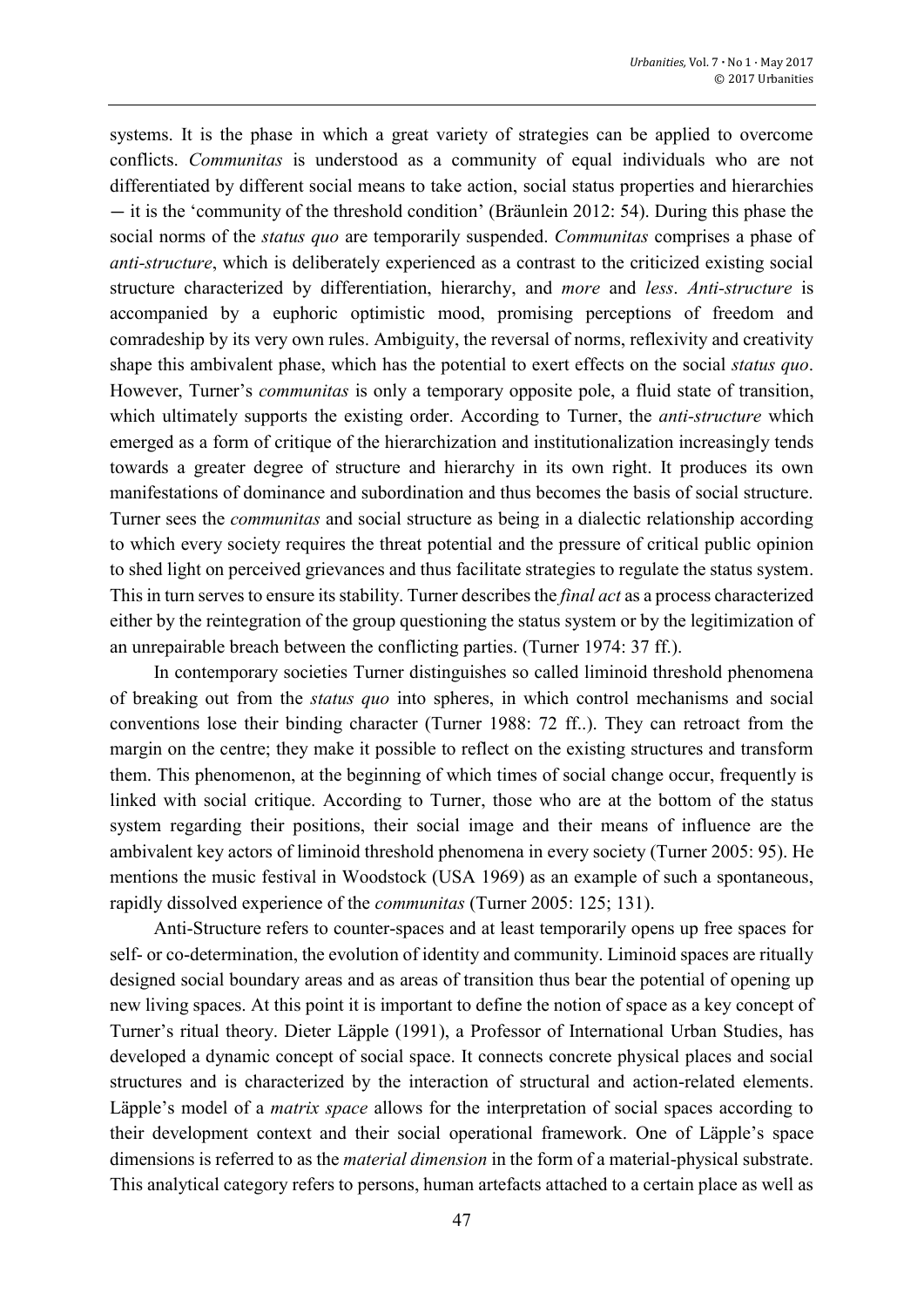material structures of utilization of nature acquired and overstrained by humans such as buildings, plantings, greenhouses and pastures. Läpple views the material level by means of different forms of communication as being incorporated into a natural whole which was not created by humans. As a second component of social *spaces*, Läpple identifies a *dimension of action* in the form of social practices of production, usage and appropriation of the spatial substrate by social actors. Institutionalized and normative *systems of regulation* define how space-structuring artefacts are dealt with. Sign, symbol and representation systems linked to the material substrate of the spaces which continuously shape themselves allow for the social functions of space-structuring artefacts to be cognitively recognized and convey affective means of identification (Läpple 1991: 194-197).

#### **Aéroport du Grand Ouest**

 $\overline{a}$ 

The municipality of Notre-Dame-des-Landes is supposed to provide nearly 80 percent of the entire planned space for the airport project. It has had the status of a designated construction area since 1974; during the same year the airport project was incorporated into the urbanization plans of the region. A total sum of more than 500 million Euros excluding taxes will be required for the project, around 43 percent of which will be subsidized by public funds. The project, which provides for airport buildings and infrastructure, two runways, enhanced road transport connections, as well as smaller areas for environmental compensation measures, threatens an area of approximately 2000 hectares of land. The concerned landscape comprises wetlands of significance for environmentalists, a unique Breton landscape with agrarian land surrounded by hedge banks as well as residential space (Renard and Rialland-Juin 2013, Avry 2012).

Citizens' initiatives have accompanied farmers' protest against the infrastructure project since its launch. Besides the cost-benefit factor which has been negatively assessed, the arguments for their opposition refer to the enormous disruptions and changes to the living conditions of the local population and nature, climate policy considerations and the fact that the existing airport of the city of Nantes, which is to be replaced, currently does not operate at full capacity (Avry 2012: 180).<sup>3</sup>

The ZAD is in a transitional stage regarding the implementation of the project (status 01/2017). In 2010 the Société Aéroports du Grand-Ouest, a branch of the consortium VINCI — a global player in the construction, financing and operation of infrastructural facilities became the concessionaire of the project. <sup>4</sup> However, due to protests and ongoing court procedures, the construction of the airport was postponed by policy-makers in  $2012<sup>5</sup>$  Some land owners agreed to the sale of their property and moved away, while others were

<sup>&</sup>lt;sup>3</sup> cf. ACIPA: Ce qu'il faut savoir. URL: [www.acipa-ndl.fr/](http://www.acipa-ndl.fr/) (09 January 2016).

<sup>4</sup> See Decree No 2010-1699, 29/12/2010, which ratified the agreement between the State and the concessionary company Aéroports du Grand Ouest for the concession of the airports of Notre-Damedes-Landes, Nantes-Atlantique et Saint-Nazaire. URL: [www.legifrance.gouv.fr/](http://www.legifrance.gouv.fr/) (14 June 2016). <sup>5</sup> See the newspaper article, Notre-Dame-des-Landes: Jean-Marc Ayrault veut calmer les esprits' in *Le Point*, 26/11/2012. URL: [www.lepoint.fr/](http://www.lepoint.fr/%20(14.06.2016)) (14 June 2016).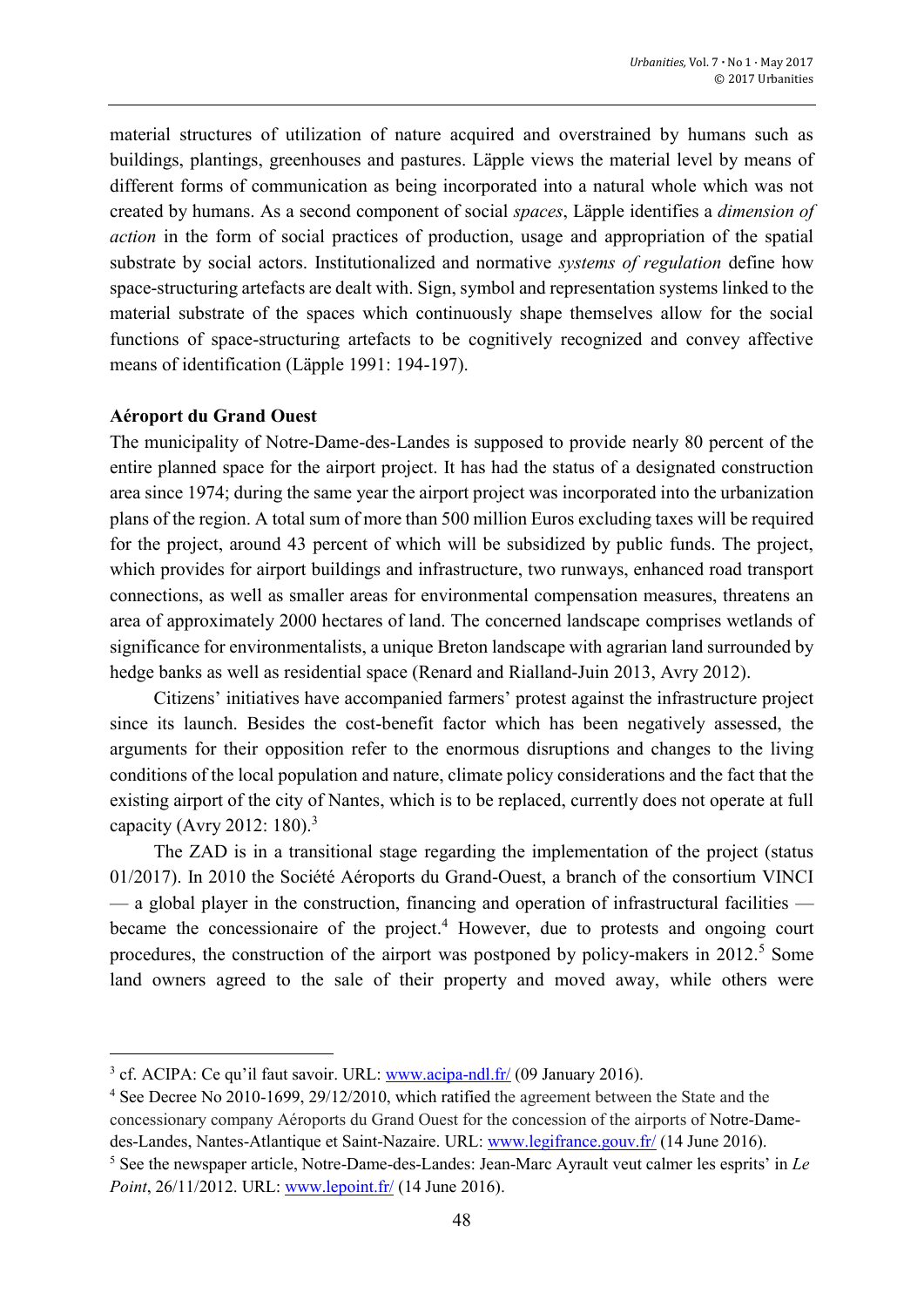misappropriated. Several farmers still refuse to accept eviction notices and to surrender their farmyards and land.<sup>6</sup>

In 2016 President Hollande proposed a referendum which was locally organized; on 26 June the electorate of the département Loire-Atlantique was called on to answer the following question: *Are you in favour of the project to transfer the airport Nantes-Atlantique to the community of Notre-Dame-des-Landes?* A majority of 55.2 percent of people voted 'yes'. Meanwhile the anti-airport activists declared that they will keep on resisting.<sup>7</sup> In January 2017, Bruno Le Roux, the Minister of the Interior, publicly declared that the French government would not implement its plan to evacuate the zone until the end of the ongoing judicial procedures.<sup>8</sup>

## *Zone à défendre*

**.** 

Opponents and critics of the status system from France and other mainly European countries began to occupy the zone following the campaign gathering *Camp for Climate Action* in 2009 (Kempf 2014: 29 ff.). According to the occupiers' estimations, approximately 150 people lived in the ZAD during the author's visit in February 2015, although the number of inhabitants fluctuates significantly as many of them only stay there temporarily. A fundamental motive for taking action is based on broad social critique. The discussions conducted by the author reveal propagated worldviews, political attitudes and value-based demands and visions which draw on grassroots democratic and *green* anarchistic<sup>9</sup> ideas as well as philosophical ideas from *deep ecology*<sup>10</sup> in the broadest sense.<sup>11</sup> As a linguistic *code*, the slogan *Against the Airport and the World around it!* points to social and system-critical value orientations with a global reference which might be called 'ethics of environmental rationality' (Prato 1993: 178). These value orientations are verbally conveyed on the basis of an inwardly integrative and outwardly expressive approach, demarcating anti-establishment rhetoric and anti-globalization discourse. The following core substantial aspects can be recognized:

 Hierarchical relationships of subordination and inequality in the private as well as public political sphere, which are disguised and preserved not only through disciplinary state power, but also through apparent freedoms such as the freedom of movement, democratic participation rights, relative prosperity and consumption possibilities.

<sup>6</sup> Interview with Sylvain Fresneau, farmer, historical resident of the ZAD. *Les Domaines*, 13 January 2015.

<sup>7</sup> See Notre-Dame-des-Landes : début du bras de fer pour l'évacuation de la Zad. *Le Figaro*, 28.06.2016. URL: [www.lefigaro.fr/](http://www.lefigaro.fr/) (28 June 2016).

<sup>8</sup> See Notre-Dame-des-Landes : "La ZAD sera évacuée à la fin des procédures", affirme Bruno Le Roux. *Europe1*, 16.01.2017. URL: [www.europe1.fr/](http://www.europe1.fr/) (13 February 2017).

<sup>&</sup>lt;sup>9</sup> The French geographer Jacques Élisée Reclus (1830 – 1905) is a thought leader of green anarchistic ideas. See, Reclus, Elisée: Du Sentiment de la nature dans les sociétés modernes. *La Revue des Ressources*, 27.07.2012. URL: [www.larevuedesressources.org/](http://www.larevuedesressources.org/) (27 January 2015).

 $10$  A thought leader of deep ecology is the Norwegian philosopher Arne Næss (see, Næss 1973).

<sup>&</sup>lt;sup>11</sup> Informal discussions with occupiers, ZAD of Notre-Dame-des-Landes, 08-14 January 2015.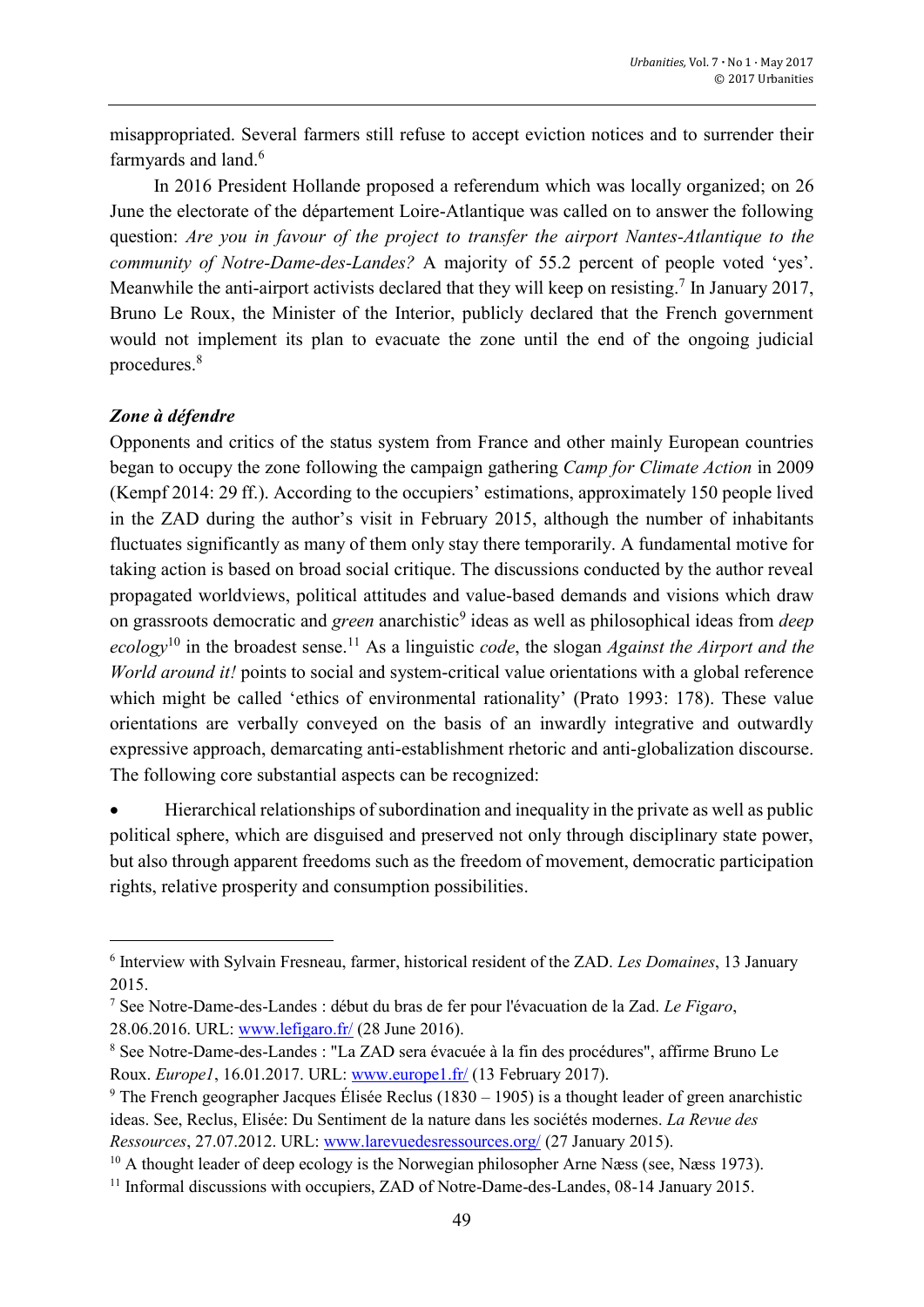The imposition of self-interests by powerful political-economic networks through *pseudo-democratic* political orders which ignore the legitimate interests of the population.

 A global capitalist system of profit-oriented sale of goods, resource-intensive and conflict-ridden trade and the appropriation, modification and destruction of natural resources.

 Uncontrolled freedom of action of multinational companies under the aegis of the rhetoric of growth, progress and consumption possibilities and to the detriment of social needs.

 Superficial social relationships due to the functional logics of the status systems and a lacking social consciousness that a life beyond the experienced compulsions is possible.

 The uncontrolled expansion of urban spaces (metropolization), the disappearance of agrarian land as a traditional foundation of life and the disrespectful handling of the common good of nature as the basis of all life.

Many occupiers stated that they see the airport project as one of numerous emblems of the perceived global status system. Boundaries are drawn between the occupiers on the one hand and the farmers and citizens' initiatives on the other, though they are equally opposed to the airport project by means of these framings which are conveyed through discursive processes as well as written opinions of occupiers (L'Insomniaque 2013). Thus, the second part of the occupiers' appeal *Against the Airport and the World around it!* is rejected in the discourses of the farmer representatives and citizens' initiatives.

It became evident that nature and community, as well as freedom as the foundation of social coexistence, as a basic right, value and ideal condition are the most significant driving forces behind the involvement of the occupiers. When questioned by the author about their personal motivation for living in the ZAD, they frequently expressed the desire to actively send out a signal of resistance to a *status quo* they criticize. United in solidarity and in tolerant, collective, grassroots democracy — as free and self-governed as possible — they declared their wish to reflect on, develop and try out alternatives in an area of relatively untouched nature. They are supposed to learn to live together in a community with people from a different social background and with different ideas and visions, while protecting the wetlands and its biodiversity. The ZAD is regarded by numerous occupiers as a laboratory of life in multiple ways. According to them the zone constitutes a space for experimenting with ways of life and ideals which distinguish themselves from the regulatory mechanisms, expectations and practices of the status system. Activities related to various forms of social critique are to be concentrated in one place in the occupied zone. Numerous inhabitants are involved in largely autonomous collective housing and agricultural projects based on the principles of environmental sustainability and solidarity. They also engage in diverse forms of protest against the airport project and for the preservation of the ZAD as an autonomous zone. Many occupiers are involved in militant projects both inside and outside the zone, for example against rightwing extremism.<sup>12</sup>

Anna was attracted to and motivated by the evolving proactive flair as well as the prospect of creating a free space for action:

<sup>&</sup>lt;sup>12</sup> Informal discussions with occupiers, ZAD of Notre-Dame-des-Landes, 08-14 January 2015.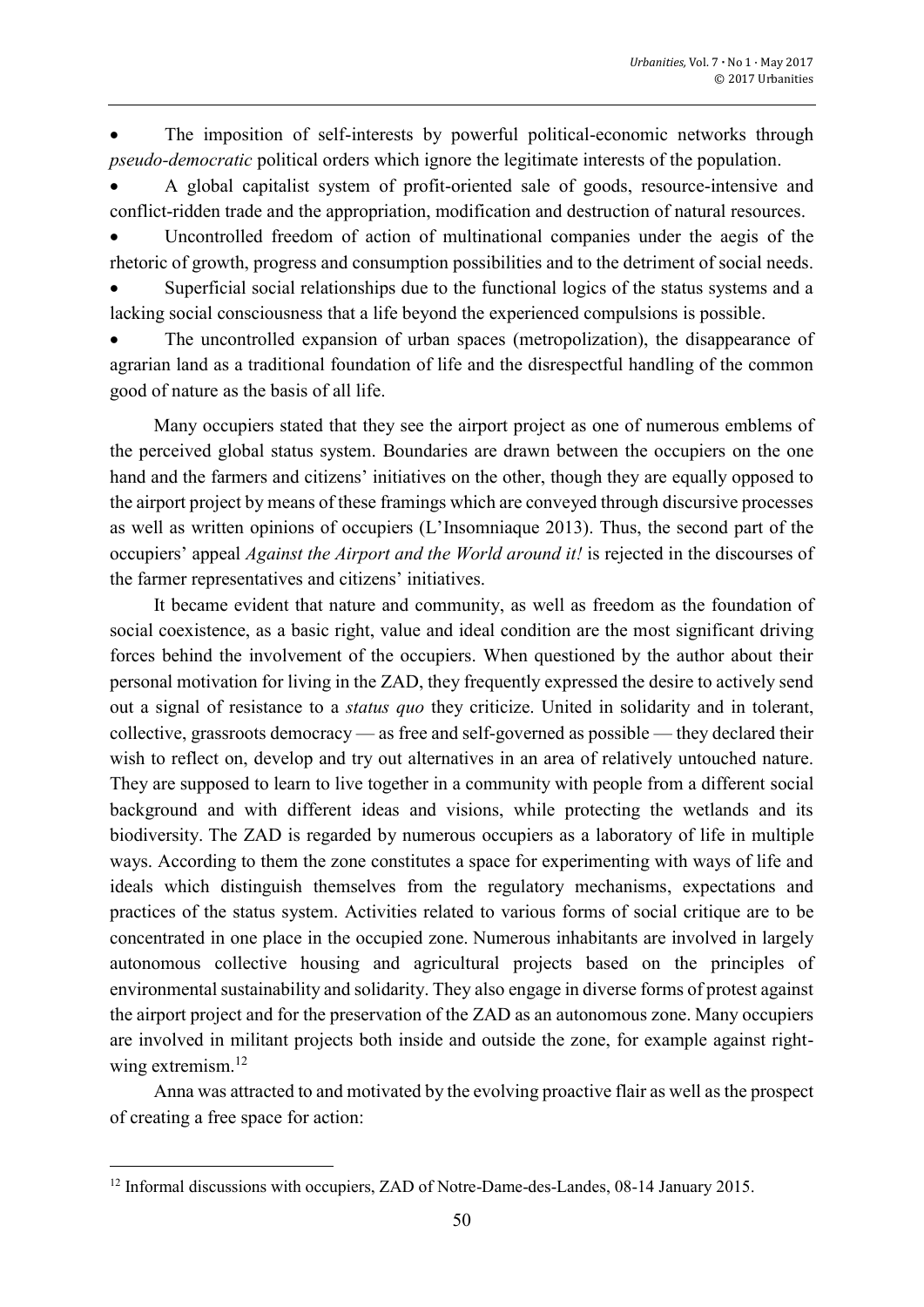'I realized that we had the opportunity to *create* something […] instead of being always *against* things, one could really *stand up for* something there, and this something was *life*! It was really about fighting for life, creating a living environment, preserving, protecting the living environment… it really appealed to me. Because fighting *against* things works for a while, but what do we have to offer afterwards? […] In Notre-Dame-des-Landes there was [...] reflection, a desire to create together...'<sup>13</sup>

In the ZAD, previously vacant homes were occupied and partially renovated or redesigned, while huts were built on the ground and in trees. Recyclable scraps and used materials from requisitioned remaining stock play a key role in these processes of a reconstruction and a re-definition of space. As elements of a culture of reprocessing and as symbols of local autonomy and a rejection of the market logic these recycled materials clearly have an identity-forming function and mark the aesthetic of the appropriated space.

As measures and symbols against the neglect of soil, gardens and permacultures were planted and are maintained in a sustainable way; spirulina was cultivated and plant-based sewage systems developed. A bread bakery and a beer brewery were constructed to increase food self-sufficiency. In addition to vegetable growing projects, occupants of the zone breed animals. The repertoire of projects includes theatrical, film and music groups, a medical plants group, joint efforts concerning repairs and the reconstruction of the historic structures of houses and the establishment of internet and communication rooms. The meeting rooms, a library and accommodations serve as common spaces for the development of a vivid discussion culture.

Critique of capitalism is also lived out through the restriction of private property to elementary personal necessities and the rejection of profit-oriented trade. All household objects are common property and divided resources. The transfer of goods takes place through informal economic exchange relations and — in the case of bread, agricultural products and cheese by sale without a fixed price: the purchaser pays an amount that he/she is able to and that appears appropriate to him or her, which also includes the possibility of not paying at all. The aim is to cover production costs.<sup>14</sup>

Every inhabitant decides freely whether to participate in the projects and where to live in the zone. The compositions of the groups of residents fluctuate due to the mobility within and beyond the zone. Thus the different habitats of the ZAD are constantly transformed living places of 'temporary communities' (Gwiazdzinski 2016: 9). Trustful relationships based on common affiliations within friendship-based and interest-related networks have proven to be a significant foundation for the makeup of the residential communities.

Decisions are made by discussions in the groups as well as at the general meetings, where participants determine common positions and share experiences. The promoted fundamental principles of human interaction, respect, equality and tolerance not only shape the outward

<sup>&</sup>lt;sup>13</sup> Interview with Anna, former occupier of the ZAD of Notre-Dame-des-Landes, Montpellier, 22.06.2015. Emphasized words are marked in italics.

<sup>&</sup>lt;sup>14</sup> Informal discussions, participant observation in the ZAD of Notre-Dame-des-Landes, 08-14 January 2015.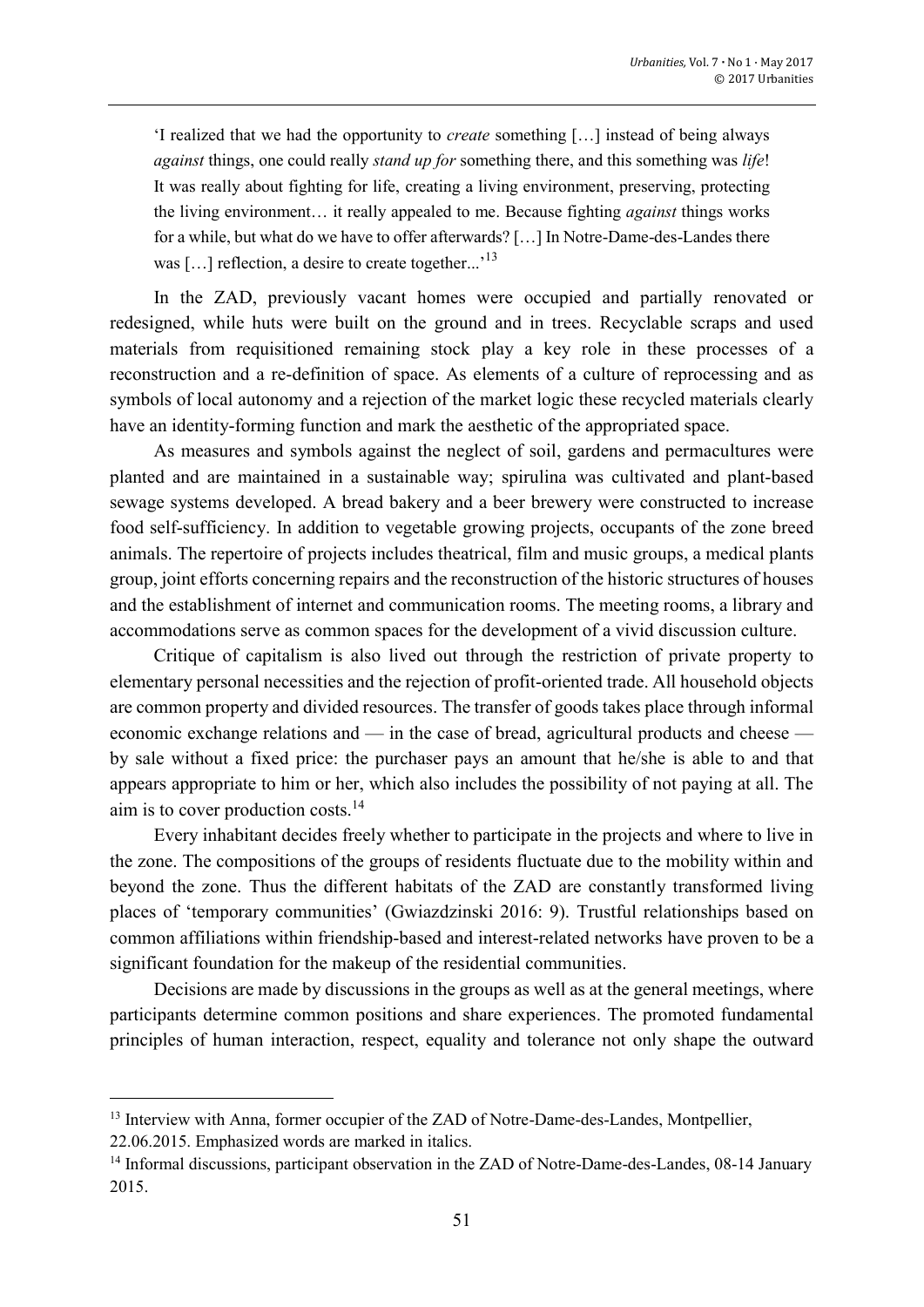rhetoric, but are also encouraged, practiced and debated time and time again as the guiding principles within the zone. 15

Social critique as well as alternative forms of life are reflected in numerous symbols and in diverse linguistic *codes* with expressive and cognitive effects. Inscriptions, banners, slogans and graffiti ensure the public visibility of the protest action. These *codes* are symbolic references to the framing and the illegal status of the occupiers which play an important role for their self-staging and identity construction.

Other areas in France were also threatened by large infrastructural projects and occupied during my visits in 2015. The occupants of these zones defended similar objectives, resisting *in situ* (Gwiazdzinski 2016: 4) and demanding transparent and horizontal decision-making processes concerning the use of the occupied space. The occupied areas were also referred to as ZAD in the abbreviation's militant sense by the occupiers, the media and in public debates. The ZAD near Nantes is linked by means of various personal and virtual networks (homepages like *http://zad.nadir.org*, blogs and social networks) with other occupied places in the country and beyond. The occupants temporarily change their places of residence and permanence, while maintaining diverse mutual relationships, personal contacts and relations of exchange. The ZAD near Nantes takes on a key role as a model, place of reference and point of orientation within the network of French ZADs. The reasons for this are the duration of the occupation, the complexity of social life within it, the consideration of ecological aspects in discourse and residential projects, its politicization and its confrontational nature.<sup>16</sup>

The occupations have to be regarded in the context of other contemporary forms of mobilization which also imply the (re-)appropriation and the transformation of (public) space, for example occupations of places and buildings, *Guerilla Gardening*, artistic projects and manifold innovative and festive forms of protest (Gwiazdzinski 2016: 3-6). The type of militant which is assigned to these recent forms of direct action is characterized by multiple individual (militant) affiliations and deep mistrust concerning ideological promises of salvation, formal organizational structures, institutions and hierarchies as well as centralized decision making. Their involvement in protests is marked by pragmatism and a demand for individual freedom, autonomy and enjoyment and is motivated by a readiness to experiment in order to develop and effectively use new potentials for action in the scope of plural, fluid social relations (Jeanneau and Lernould 2008: 141 ff.). The coordination of their projects takes place via informal networks of trust online and offline as well as via horizontal decision-making processes (Pereira 2010: 148 ff.). The socio-cultural background of the militants is very heterogeneous concerning their individual identities and their social strata. Nonetheless, they are united on the basis of their wish to reconstruct public space 'here and now' within the scope of concrete common projects and to experiment with non-discriminatory, responsible forms of social and economic

<sup>&</sup>lt;sup>15</sup> Informal discussion with I., ZAD of Notre Dame-des-Landes, 08 January 2015.

<sup>&</sup>lt;sup>16</sup> Participant observation, informal discussions in the ZAD of Notre-Dame-des-Landes, 08-14 January 2015, in the ZAD of Echillais (Charente-Maritime), 16 February 2015, in the ZAD Ferme des

Bouillons (Seine-Maritime), 10 June 2015 and in the ZAD Agen (Lot-et-Garonne), 18 February 2015.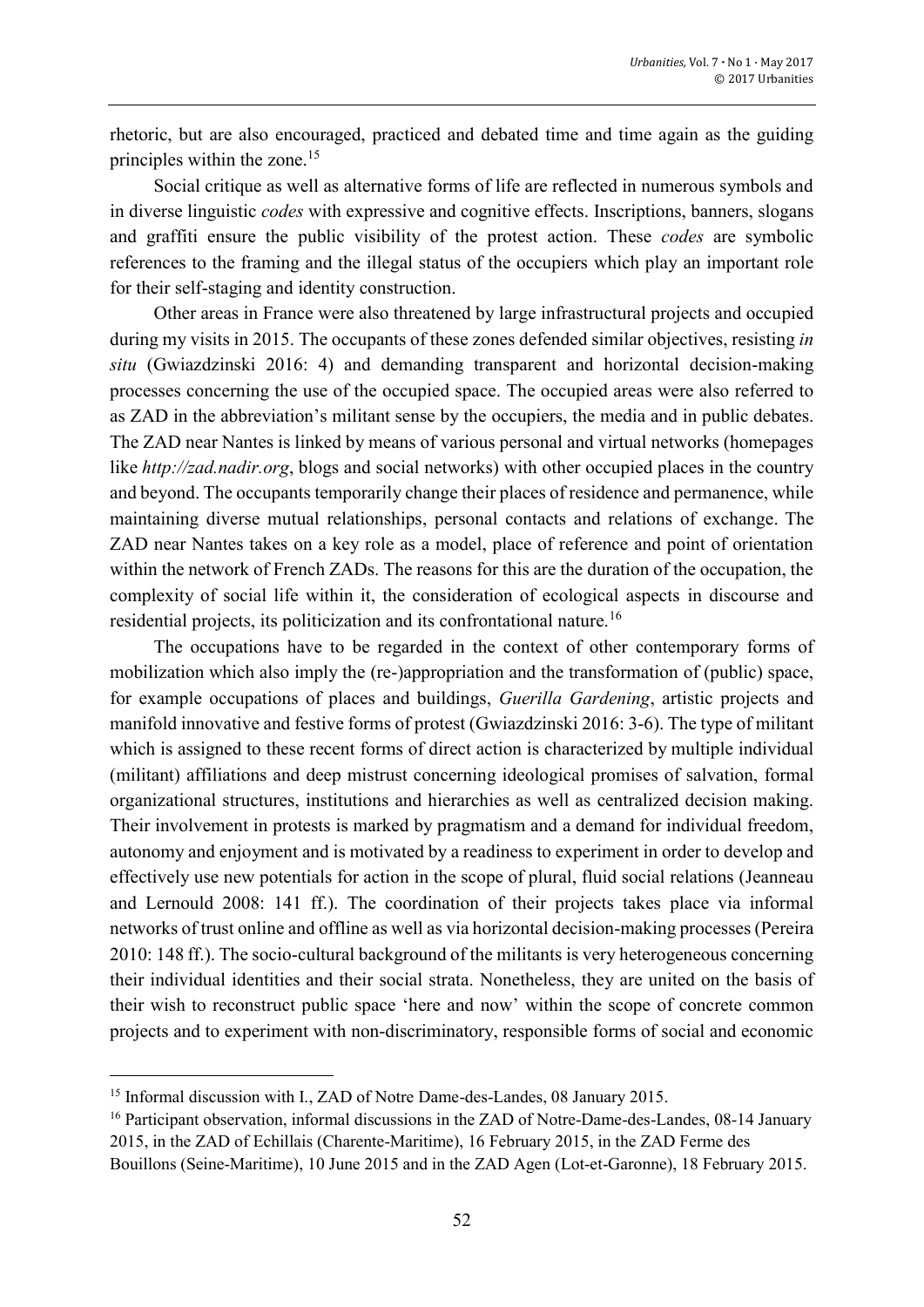exchange and cooperation (Daniel 2014: 116-118). The following motivating factors for these recent mobilizations in France and beyond are apparent:

- A severe lack of legitimacy of the political parties and actors.
- The shrinking credibility of the trade unions and comprehensive, ideologically motivated projects of social change.
- Widespread perceptions of social insecurity and youth unemployment.
- A labour market and social policy which seem to only obey the principles of increasing capital gains and capitalist urban speculation.
- The increasing inequality of opportunities in life between the elite and masses, the bourgeoisie and social milieus of the city suburbs.
- Last but not least, generation gaps (Martínez Lόpez 2013: 871 ff.; Jeanneau and Lernould 2008: 141 ff.).

Generally speaking, the struggle for public space is an expression of 'tensions between state morality and community and individual moralities as they are encapsulated in the ambiguities and distortions that often mark the processes of government, bureaucracy and legislation' (Pardo and Prato 2011: 1-2).

# **Heterogeneity and Ambivalence**

As I have mentioned earlier, the occupiers of the ZAD are extremely heterogeneous with regard to their political views, concepts of society and worldviews, their social backgrounds as well as their always very personal motives for living and taking action in the zone. The ZAD unifies bourgeoisie and working class children, people with university degrees and people who have not completed any formal education. People previously in high-ranking professional positions, former military personnel, university dropouts and previously unemployed people live with and among one another in the ZAD. People with a professional background in line with the demands of the status system live under the same roofs with, or in direct vicinity of people with a criminal past, former or current drug addicts and with people from the squatters' movement. People from social milieus characterized by conservative values interact with people from autonomous leftist milieus. People from different age generations also come together in the ZAD. The fact that the inhabitants of the ZAD come from different regions and countries with different mother tongues reinforces the heterogeneity.<sup>17</sup>

Also discernible are group-related patterns of self-identification and the identification of others — for example, feminists, environmental protectionists, anarchists, which are reflected by affiliations to their own group — and partly gender-specific residential groups in specific locations in the zone. There are thus more or less distinct demarcations between the groups. The affiliations with such spatially defined group-specific collective residential units seem to constitute a significant *cleavage* in the ZAD. 18

<sup>&</sup>lt;sup>17</sup> Informal discussions, participant observation in the ZAD of Notre-Dame-des-Landes, 08-14 January 2015.

<sup>18</sup> Informal discussion with I., 08 January 2015.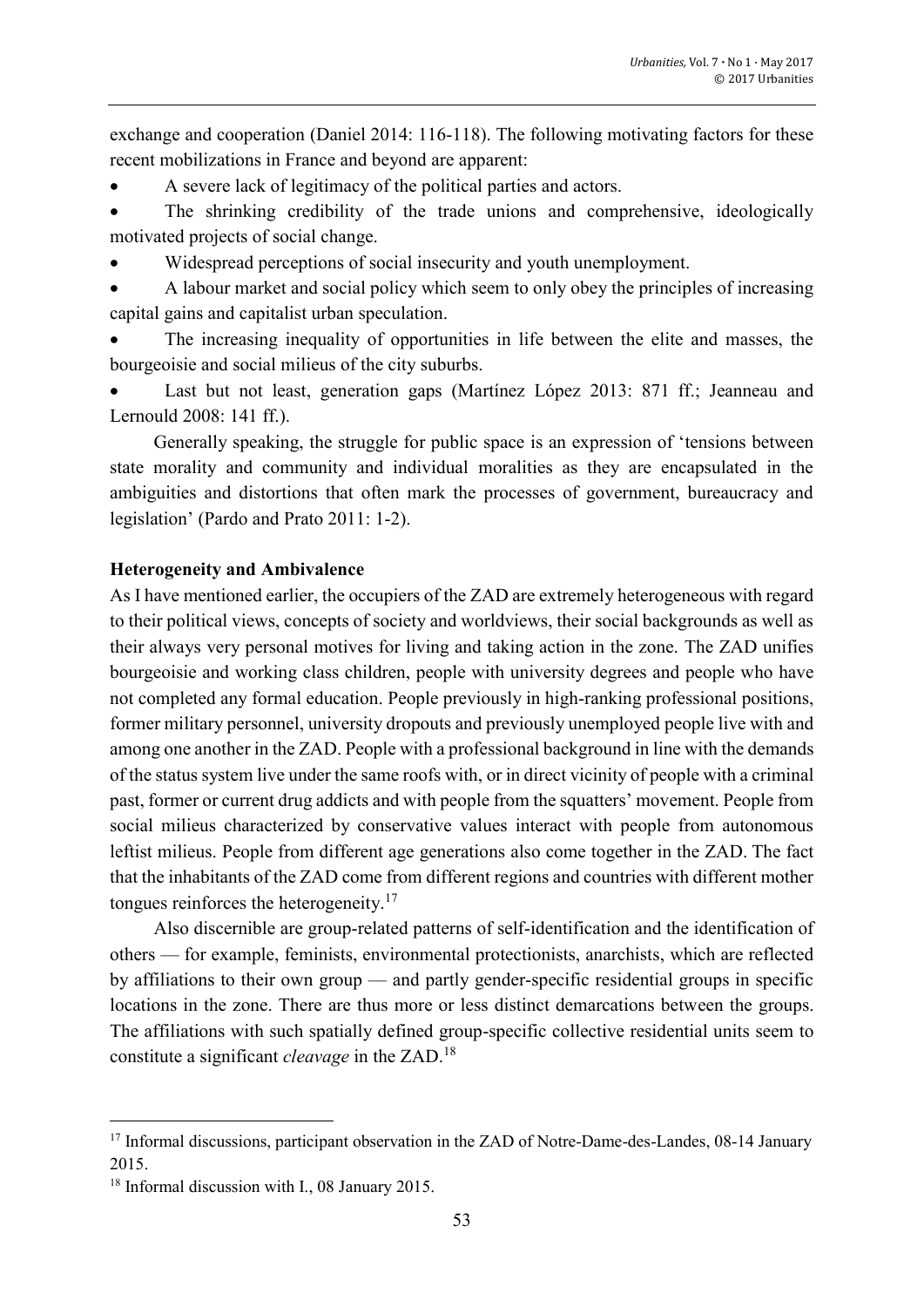Substantial differences are also apparent with regard to the residents' motives for action, which frequently point clearly to their individual life histories. In this regard various unaffiliated, partly overlapping kinds of loose individuals can be identified.

Numerous residents are explicitly politically active in promoting their more or less ideological worldviews and their self-perception. They can be described as *militant free spirits*. They want to make political statements with their alternative ways of life and simultaneously develop islands of personal freedom to live out their own lifestyles beyond the perceived social mainstream. They frequently regard the ZAD merely as one of many global islands of freedom that have evolved as autonomous counter-spheres and are linked by loose personal and virtual networks. They are nomads not bound to a certain place and often view the area of the ZAD not only as threatened nature and agrarian land, but rather as a useful 'gap in the system', as a means to the end of *sabotage* of the status system. They are frequently involved in non-partisan, network-like organized forms of cross-border social struggles outside the ZAD, which include anti-racist activities as well as activities against the oppression of disadvantaged segments of the population in general, for example for the recognition of the refugees in Calais or in support of the Mexican Zapatista movement. However, fervent supporters of anarchistic ideas have little understanding for advocates of grassroots democratic approaches within the *status quo*. Militant feminists see their own position in the zone as being undermined by macho behaviour and combat pathos as well as manifestations of sexism and perceive the propagated notions of equality as a pseudo-reality in the ZAD. Inhabitants who are primarily involved in nature protection activities sometimes explicitly distance themselves from the opponents of institutions, the police and the global capitalist system, which they perceive as being too confrontational and conflict-oriented, while others distance themselves from political ideology *per se.* Militant animal rights activists and vegans regard agricultural animal breeding as a form of oppression and exploitation in its own right. Their position collides with the interests of farmers.<sup>19</sup>

Apart from these militant groupings, there are other, very heterogeneous individuals who primarily use the zone as a personal island of freedom for the realization of a deliberately selfdetermined lifestyle and use the space — which was acquired, shaped and defended by militant free spirits and through their protest activities — either individually or as small collective units. Based on discussions conducted by the author, these people tend to be less militant. Their occupation is an end in itself. Since they do not or only seldom take part in collective protests and are sometimes perceived as moochers*,* who wish to acquire everyday necessities by violating the unwritten rule of reciprocity, they were described by one militant free spirit as *individualist opportunists.*<sup>20</sup> Yet the latter by no means implies that they are not willing to confrontationally defend the ZAD against attempts to control it from the outside.

Equally heterogeneous individuals of a further spectrum seem primarily to want to live in a community, to belong to a collective social unit linked by a feeling of togetherness based on

<sup>&</sup>lt;sup>19</sup> Informal discussions, participant observation in the ZAD of Notre-Dame-des-Landes, 08-14 January 2015.

<sup>20</sup> Informal discussion with I., 08 January 2015.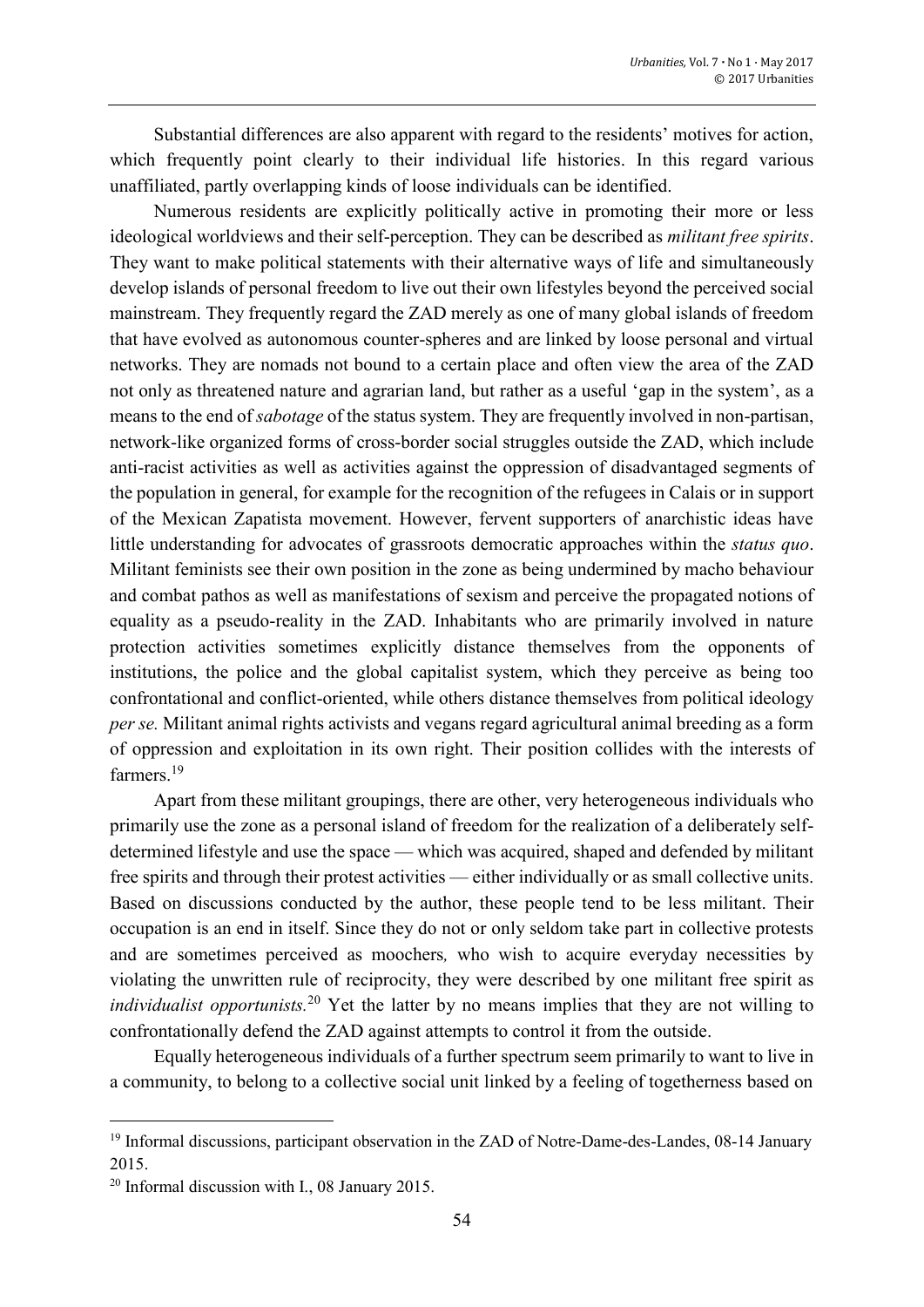Turner's notion of *communitas*; some of them may even been looking for parental authority. At the same time, no form of authority stemming from the status system is accepted. They can be regarded as *homeless people searching for a community*, whereby the term home is understood here both as a concrete place and a spiritual place. The motivation of the search for community as well as the difficulties in adapting to the demands and expectations of the status system, which manifest themselves in a feeling of being excluded in life outside the zone, unite this kind of people with the many militant free spirits. Many people without a home experience cohesion, solidarity, community and acceptance in the zone for the first time in their lives. They see the zone as the epitome of a true, simple and slow-paced life, as a place of spiritual liberation and as *refuge of non-conformists.* They see social acceptance as not being linked to status symbols such as *achieving the most* and *making money*, while their feeling of responsibility is frequently based on their efforts to manage nature responsibly. Numerous people searching for a community sympathize, though in different degrees, with the libertarian political ideals spread by the militant free-spirited inhabitants and engage to different degree in militant activities.<sup>21</sup> They are often, but by far not exclusively one-time homeless people, individuals from socially disadvantaged and conflict-ridden family relationships, people who had previously committed criminal offenses or people with a history of alcohol or drug addiction. They have frequently experienced limitations to their opportunities in the status system. Anna sums up:

'Those excluded from the system who come together in these zones because they are kind of the last *bastions* where they are still welcome, because what we really want in the ZAD is for there to be no *discrimination*, no *exclusion*, for *everyone* with all their differences to be welcome and to succeed in living together in peace…'

There are occupiers who opt for this living space while fleeing from persecution in the status system or intentionally seeking a lawless zone. These *internal rule-breakers* do not represent any particular form of social critique. These generally less community-oriented individuals are not the ones who shape the political character of the ZAD. However, their conduct, for example the sale of hard drugs and aggressive physical assaults, does at times violate the informal rules of conduct and *codes* of social interaction respected by the majority of inhabitants. Their conduct reflects a dimension of illegality which the adherents to the alternative living projects view as illegitimate and undermining the community. How the inhabitants collectively deal with internal rule-breakers is a matter of controversial discussions regarding tolerance and the legitimacy of sanctioning and the danger of the reproduction of the sanctioning authority of the status system.<sup>22</sup>

The range of individuals' willingness to take community-related and protest-related action significantly differs and spans from the dedication to only living their own lives individually, to active community-oriented involvement in collective residential units and projects in and beyond the zone and the engagement in non-violent resistance on to a repertoire of more militant forms of protest.

<sup>&</sup>lt;sup>21</sup> Interview with K., ZAD of Notre-Dame-des-Landes, 08 January 2015.

<sup>&</sup>lt;sup>22</sup> Participant observation in the ZAD, informal discussion with I., 13 January 2015.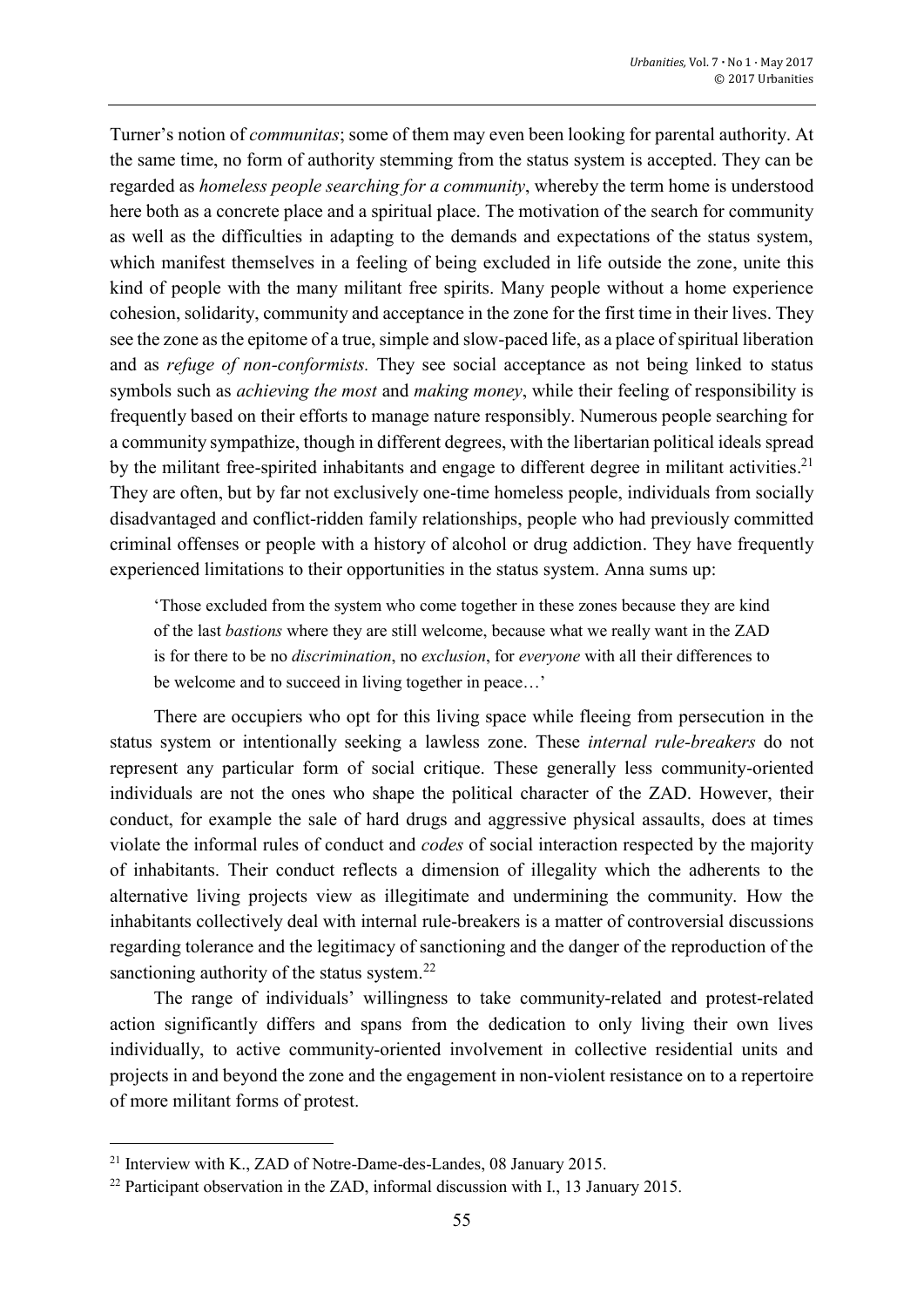As a sphere of confrontation, the ZAD produces not only different communities of values, partnerships of convenience, loose temporary networks as well as group-based *cleavages* and discourses, but also informal hierarchical tendencies in social action. These are in part the expression of socio-psychological dynamics and communication structures in collective processes. They at least partially reflect the social positions or the social milieu segmentations of the inhabitants previously existing in the status system. One female occupier stated: 'There are people here who have more to say than others.<sup>23</sup> Not without resignation, Anna observed that 'the big mouths' are the ones mostly listened to during discussions and the decision-making process:

'The human dynamics […] create leadership. After a while when there is an established group, everyone knows each other, the differences have been respected […] nevertheless human nature generates domination and the desire to impose ideas... Even if they are very nice one does not have to impose his own ideas because all tastes are in nature, everyone is different and every path through life has to be respected. And then there are power struggles which take place. I have a lot of difficulty with this.'

A heterogeneity factor at the individual level, which is partially linked to the social origin of the residents and relevant for the level of action in the zone, is the number and actual openness of 'doors' to the status system that individual occupiers have preserved. Such doors exist through social welfare benefits, occasional jobs in the surroundings, in the form of social opportunities based on their family, educational and professional background and by being incorporated into family and friendship networks beyond the zone. These doors offer prospects for leaving the ZAD and returning to the status system. While numerous occupiers have one or several such doors*,* others no longer have stable links to the status quo. This difference and the individual awareness of the existence or non-existence of such personal doors and social networks surely have an influence on their self-perception as well as on the patterns of individual behaviour and social interactions within the zone.

These puzzle pieces rudimentarily elaborated on already make it clear that the critique of the airport project itself as well as the critique of the status system in the discourses of the individuals and groups cannot be construed in the same manner and transformed to the level of action and interaction. The opinions and demands for action, whether and to what extent precisely the ZAD constitutes or can or should constitute a counter-sphere of experienced contrasts to the status system differ significantly among the groups. With regard to the level of action in the zone, militant free spirits criticize a divergence of living demands and social critique on the one hand and the practical reality of life on the other. In the opinion of several of these critics, the ZAD is 'everywhere, not just here'. One militant free spirit angrily told the author that declared opponents of the consumer society categorically refused to collect leftover food from supermarket containers to be prepared and consumed in the zone.<sup>24</sup> 'It is as if we were putting one foot out the window', says an occupier regarding the practical reality of life

 $^{23}$  Informal discussion with Z., ZAD of Notre-Dame-des-Landes, 10 January 2015.

<sup>&</sup>lt;sup>24</sup> Informal discussion with C., ZAD of Notre-Dame-des-Landes, 10 January 2015.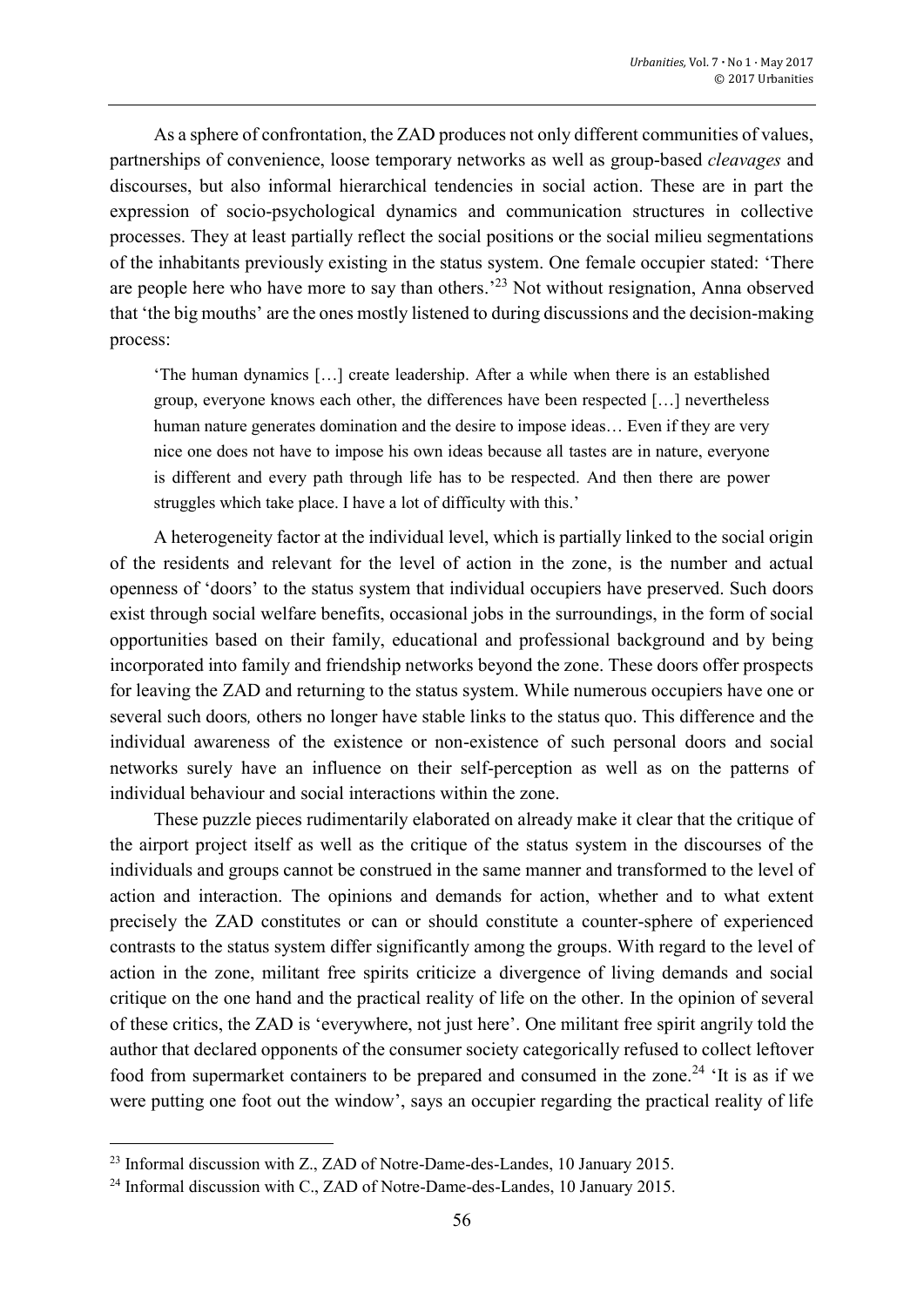in the ZAD. She justifies her regular visits to the zone with the opportunities for participation that it offers: 'There *are* alternatives. And at least I can co-manage affairs here a bit.' <sup>25</sup> The multidimensional heterogeneities and ambivalences at the individual and collective level indeed result in controversial discussions not only regarding fundamental political and social issues, but also with respect to the legitimacy of violent protest strategies as well as the future design of a ZAD project in case the airport project is abandoned.

Anyway, it is apparent that the level of action in the ZAD is by no means subject to individual or collective arbitrariness despite or precisely due to the ambivalence, the cleavages and conflict potentials. The level of action rather plays out within a complex, partially ritualized system of formalized and informal grassroots democratic negotiations and social control. Indeed, collective practices of self-management, self-help and social cooperation are necessary and indispensable tools for the management of everyday life in areas of 'a political action that is embedded in daily life' (Pattaroni 2014: 72). These collective practices also have to include individual needs, routines and contributions, for example maintaining and cleaning the site, preparing meals, or just the need to withdraw from time to time (Pattaroni 2014: 73). The project work, everyday life and the organization of protest are significantly based on continuous processes of negotiation and compromises and attempts to construct a sustainable ZAD community are great challenges. These insights underline the importance of the general findings that moral values and orders *per se* cannot be assumed to be irrevocable, they are negotiable and changing and that legitimacies are always defined in the interplay between values, interests and orders (Pardo 2000: 8 ff.).

However, the widespread disappointment among the occupiers regarding the pressure of expectations, control mechanisms and inequalities in the status system, as well as the perception of lacking opportunities to assert particular interests in the perceived *status quo*, are an effective overarching basis for the construction of a ZAD identity by means of distinct anti-globalization and anti-establishment rhetoric, and the corresponding expressive *codes*. Perhaps it is precisely the plurality of friendly partnerships, partnerships of convenience and exchange relationships and networks that emerge in the everyday life in the ZAD that gives rise to trust and creativity and brings about a feeling of togetherness through the perception of being part of a selfdetermined *social experiment*. Perhaps it is these moments of pro-active optimism and perceptions of freedom and camaraderie detached from positions fixed by law, by tradition and by convention — which manifest themselves time and time again in discussions, project activities and celebrative culture — that at least temporarily constitute effective catalysts of the milieu-specific segmentation previously existing in the status system and the in part very different world views and motives for action of the occupiers.

The ZAD is a highly politicized and confrontational multidimensional space, which is constructed and constantly shaped by spatial artefacts and numerous codes and logics of work and social interaction in the sense of Läpple. The threshold character of the ZAD can be visualized in the form of a spatialized boundary: the D 281, a rural road that was appropriated by opponents of the airport project in June 2013, leads into the ZAD. Within it and at its edges

<sup>&</sup>lt;sup>25</sup> Informal discussion with Z., ZAD of Notre-Dame-des-Landes, 10 January 2015.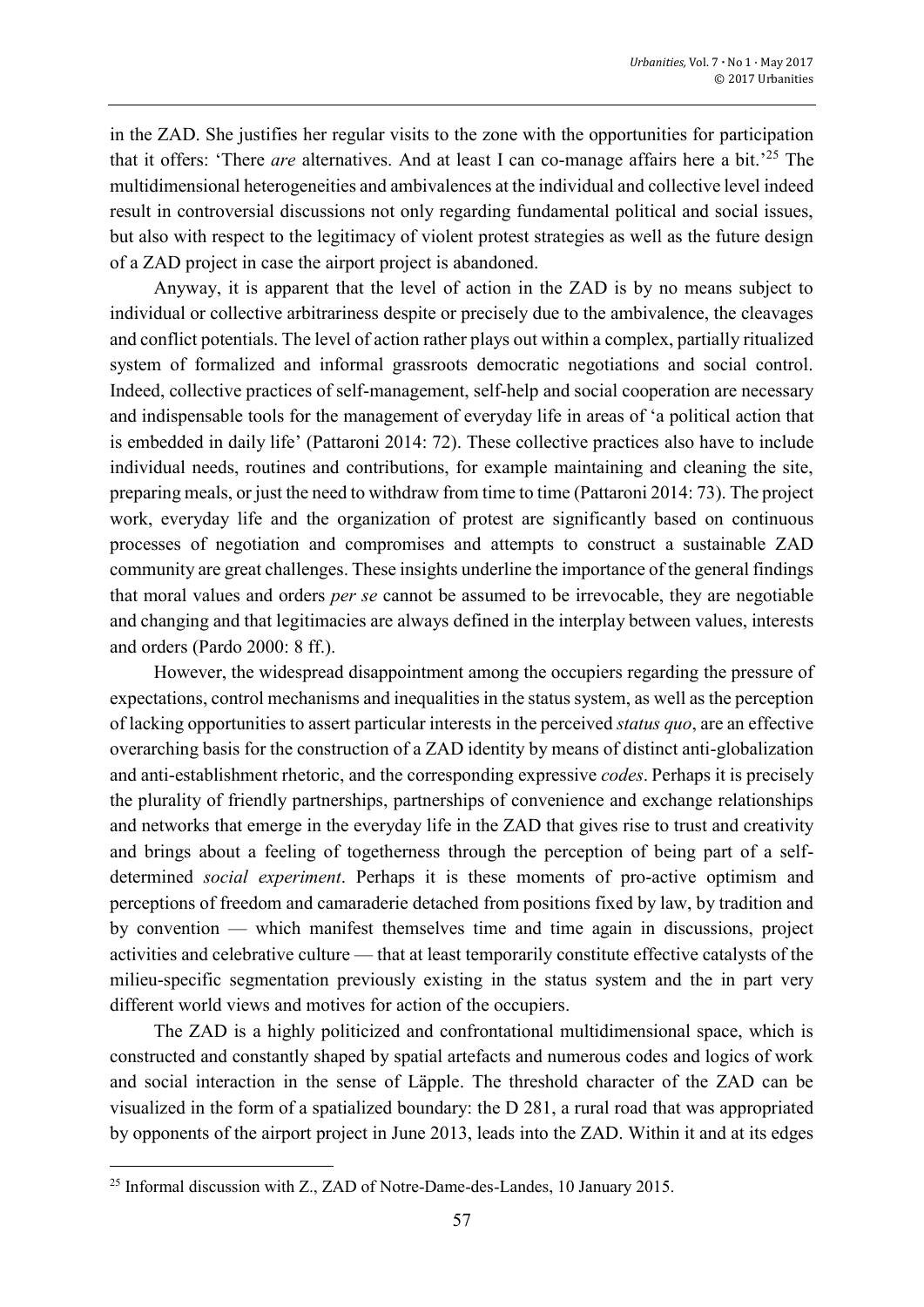there is a broad range of artefacts with symbolic value including numerous living places and road blocks set up to defend the zone against law enforcement forces. The visual impression of the threshold character is reinforced by the landscape structure of the ZAD: the small pastures and fields surrounded by hedges, which symbolize life and authenticity in the eyes of many occupiers.

Drawing on Läpple, the ZAD is constituted as a synthesis of numerous individual cultural, residential and living spaces, which demonstrate their convertible characteristics and functions as continuously transformed and reassessed sub-spaces in the reality of life and the *framing* of the occupiers. Thus the zone also has manifold internal thresholds. As 'aggregate artefacts', most of these places with their often imaginative names and with their special functions in the zone comprise complex spatial symbolic and representative systems with integrative effects. Many of these places take on key significance for the identity-shaping narratives conveyed by the occupiers that they can achieve autonomy beyond the state's control mechanisms and normsetting powers. The key narrative is based on stories about the *Opération César*, the *de facto* failed police operation aimed at clearing the zone in 2012 (L'Insomniaque 2013).

Despite all ambivalences there exists a diversity of individual and collective interactions with the status system and feedback effects of the ZAD as a constructed, enacted collective body on the status system. This includes varied ways in which the occupiers frame their activities by means of publications, media, textual and audiovisual material both online and offline (L'Insomniaque 2013). During their interactions with representatives of the media, numerous occupiers state that their first name is Camille, which is gender-neutral in France. The pseudonym not only serves the purpose of anonymization. It also is a linguistic *code* for interactions with the outside to demonstrate unity and the capacity for action on the basis of a common ZAD identity which is detached from concrete locations, times and key figures. This *code* is the symbol of the construction of not only a new, dynamic group identity, but also for individual social identities which are continuously evolving.<sup>26</sup> These identities are also dependent on the constructed opposition to adversaries in the form of the state as well as public institutions and economic actors. In the construction of these identities, breaches of norms of the perceived mainstream as well as physical expressions reflecting naturalness and authenticity, which are manifested in hairstyles and clothing, take on a key cognitive and emotional significance.

Informational events as well as often creative protest events are organized within and outside the ZAD. Furthermore, there are small cooperative projects focusing on alternative agriculture with 'historical' inhabitants who have involuntarily become occupiers due to their looming expropriation. An alternative market called *Non Marché*, at which agrarian products are offered without a fixed price, is held at a commonly accessible cross-way. Acquaintances of the occupiers are present in the ZAD as visitors, while cultural programs like concerts and lectures are open to everyone. The informal network *Naturalistes en lutte* consisting of

<sup>26</sup> Informal discussion with I., 08 January 2015.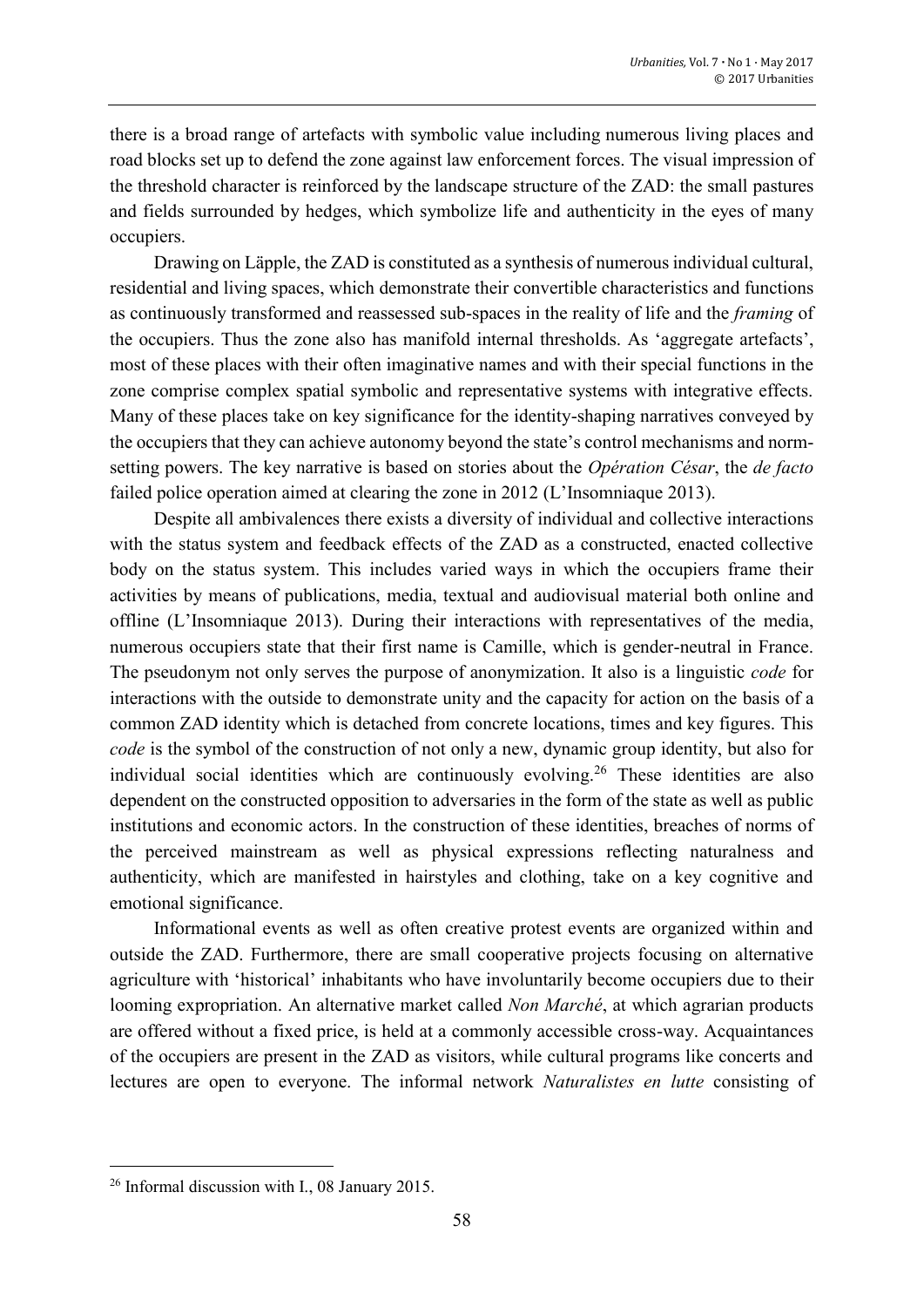representatives of environmental NGOs, academics and interested citizens regularly organizes guided tours of the plant and animal life of the zone.<sup>27</sup>

The common motivation for preventing the airport gave rise to a movement, whose strategic framing is focused on the disadvantages of the project: citizens' initiatives and residents, environmental protection activists, farmers and zone occupiers as well as leftist parties, labour unions and committees of social critics from the entire country protest together on the streets and by means of common press releases and statements online and offline. As part of the general resistance to the airport project and against the clearing of the ZAD, people make use of a large repertoire of protest. This also includes large-scale demonstrations, which are regularly accompanied by parades of several hundred tractors. Last but not least, the occupants are supported by parts of the local population in diverse ways. For example, they provide them work material and were also visibly willing to save them from the *Opération César*, the clearing of the zone by special forces in autumn 2012, by means of non-violent resistance on site (L'Insomniaque 2013).

#### **Conclusion**

**.** 

This case analysis demonstrates the contemporary relevance of Turner's insights on social threshold spheres as performative forums of social negotiation dynamics, of symbolic communication and transmission of messages in processes of social crisis and conflict. The ZAD indeed demonstrates a threshold character in manifold dimensions which span from the abstract-ideational dimension to the material dimension onto the spatial-geographical dimension and comprise both the individual and the group level. Ambivalence and the zone's threshold character stimulate a critical discussion with the categories of *anti-structure* and *communitas*: must the terminological categorization be seen as substantively diffuse or maybe even as one-dimensional and idealizing? Or is, by contrast, the processual and ambivalent component, which became apparent while elaborating on the analytically relevant aspects of the ZAD, inherent in it? The zone can indeed be regarded as a counter-space for social critique, which originated at the margin where the norms of the status system lose their binding character: in a confined, narrow rural area on a territory with a disputed status and disputed ownership relationships. The appropriated experimental space is deliberately experienced as a contrast to the criticized control, hierarchy and social up and down in the status system. On the one hand, the counter-space brings about a great deal of reflexivity, creativity as well as its 'own rules' through the plurality of partnerships and horizontal exchange relationships and networks of trust. The ZAD is an emblem for spheres of identity, freedom, self-presentation and the creative staging of protest.

On the other hand, the ZAD demonstrates — in line with Turner — clear trends towards returning to routines, hierarchy and structure. It invokes individual and group-related cleavages, hierarchization tendencies, disparities in influence and diverse clashes of interest. At least partly they are manifestations and consequences of the socialization, social background and resources of individuals during their lives within the status system, and they bring forth conflict potential.

<sup>27</sup> Participant observation in the ZAD, informal discussion with I., 13 January 2015.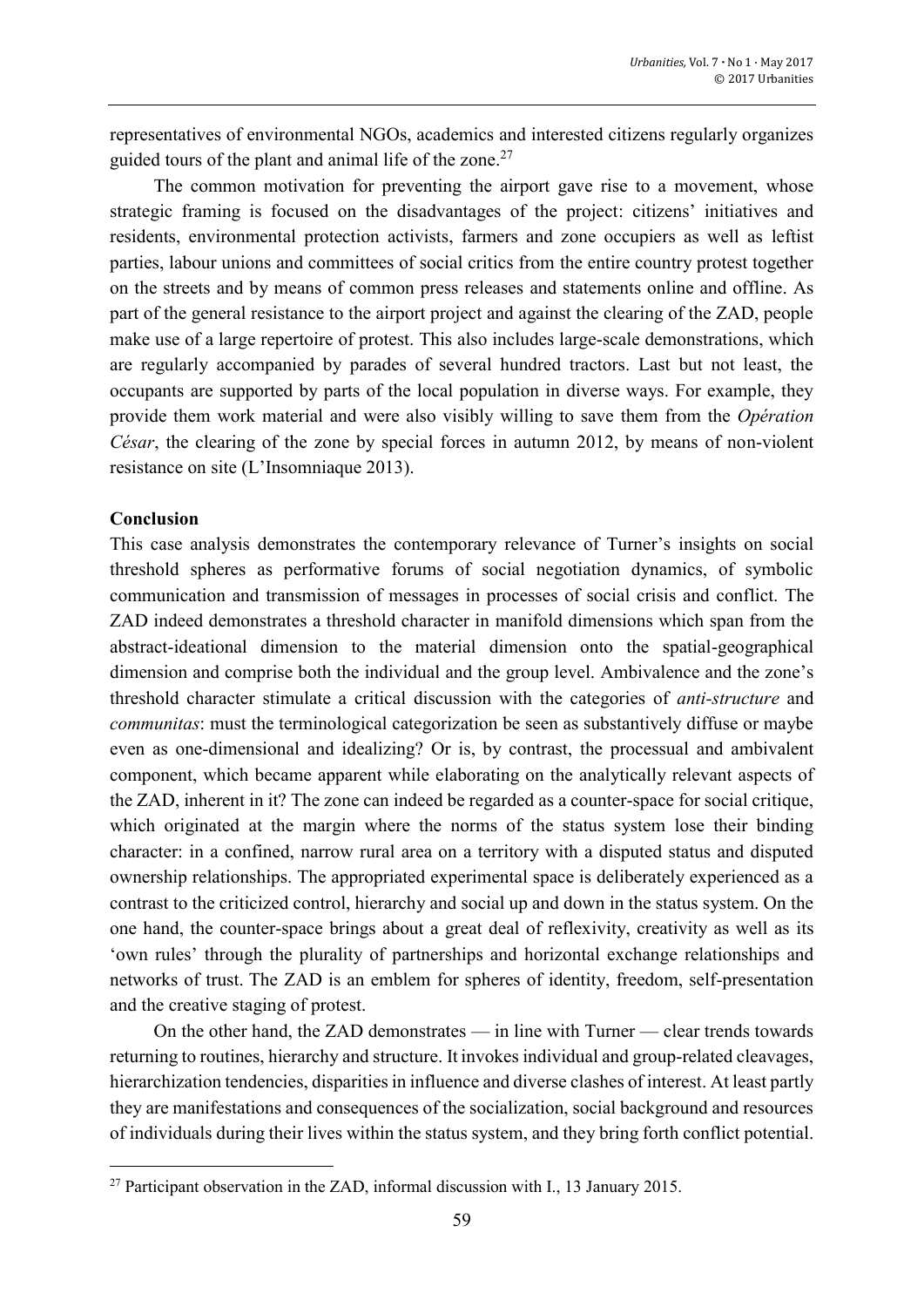Dynamics of collective processes correspond with those in the status system. The question arises whether the ZAD could ever have brought forth an *anti-structure* at all. Instead we might be inclined to speak of a social microcosm and generally question whether and to what extent such categorizations are justified at all. In the ZAD, *communitas* indeed manifests itself time and time again in the form of fluid, impulsive moments and forms of social interaction with a dynamic of their own.

The ZAD is a symbol of the increasing conflicts over the extensive transformation and exploitation of natural resources on a global scale. It is one of numerous *local* forms of expression of growing social dissatisfaction with the *national* political and socio-economic *status quo* in a centralized French state as well as with a perceived *global* status system. It is a spatially defined 'burning glass', which directs the focus towards conflicts that constitute comprehensive social change. The ZAD can indeed be interpreted as the liminal phase of a social drama in the sense of Turner, which is brought about by perceptions of crisis and which is characterized by numerous strategies to deconstruct and to (re)invent social reality and cultural orders.

The classification schemes for the ZAD as a bastion of utopists and as an Eldorado of violent vandals as well as categorizations of the occupiers as a consistent collective body (hippies, anarchists, anarcho-punks), which are propagated in public discourses, are categorically wrong. The actors of the threshold process are not permanent contact partners for political parties, are not partners of tactical alliances, and cannot be politically persuaded during electoral campaigns. They are border-crossers *par excellence*.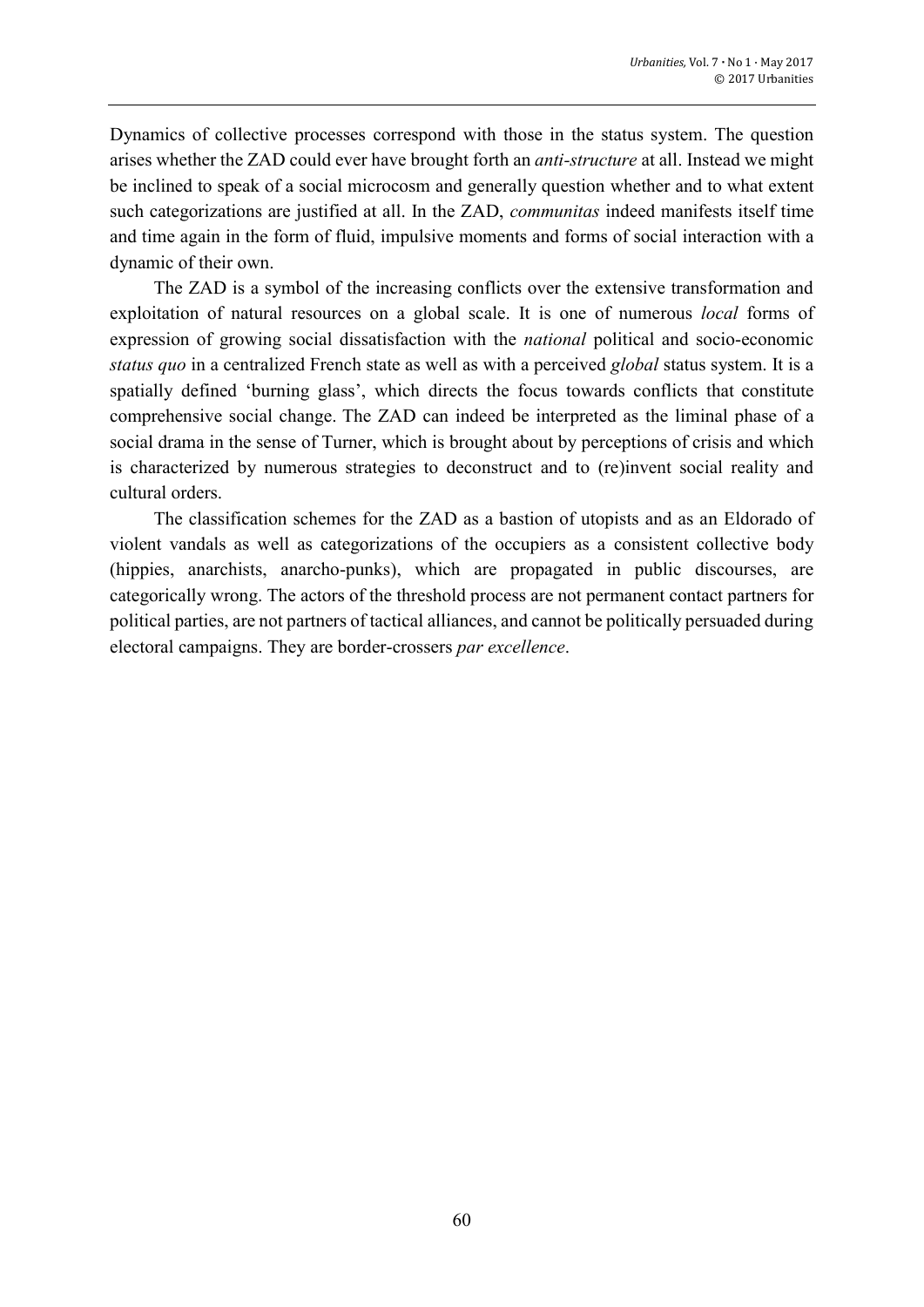## **References**

Avry, L. (2012). *Analyser les conflits territoriaux par les représentations spatiales: une méthode cognitive par cartes mentales*. Université Rennes 2.

Available at: [https://tel.archives-ouvertes.fr/tel-00808779\(09.01.16\)](https://tel.archives-ouvertes.fr/tel-00808779(09.01.16)) .

- Bräunlein, P. J. (2012). *Zur Aktualität von Victor W. Turner*. *Einleitung in sein Werk, Wiesbaden*. Heidelberg: Springer.
- Daniel, E. (2014). *Le tour de France des alternatives*. Paris, Éditions du Seuil.
- Gwiazdzinski, L. (2016). Nouvelles utopies du faire et du commun dans l'espace public. *Urbia*, 19 (May): 123-144. Available at: [https://hal.archives-ouvertes.fr/\(10.02.2017\).](https://hal.archives-ouvertes.fr/(10.02.2017))
- Jeanneau, L., Lernould, S. (2008). *Les nouveaux militants*. Paris: [Éditions Les petits matins.](http://www.lespetitsmatins.fr/collections/les-nouveaux-militants/)
- Kempf, H. (2014). *Notre-Dame-des-Landes*. Paris: Seuil.
- Lamnek, S. (2005). *Qualitative Sozialforschung*: Lehrbuch, 4. Aufl., Weinheim. Basel: Beltz Verlag.
- Läpple, D. (1991) Essay über den Raum: Für ein gesellschaftswissenschaftliches Raumkonzept. In H. U. A. Häuβermann (eds), *Stadt und Raum. Soziologische Analysen*. Pfaffenweiler: Centaurus-Verlag.
- L'Insomniaque, (2013). ZAD Partout: Zone à défendre à Notre-Dame-des-Landes. Textes & Images. Montreuil: L'Insomniaque.
- Martínez-Lόpez, M. A. (2013). The Squatters' Movement in Europe: A Durable Struggle for Social Autonomy in Urban Politics. *Antipode*, 45 (4): 866-887.
- Merkens, H. (1992). Teilnehmende Beobachtung: Analyse von Protokollen teilnehmender Beobachter. In J. H. P. Hoffmeyer-Zlotnik (ed.), *Analyse verbaler Daten: über den Umgang mit qualitativen Daten*. Opladen: VS Verlag für Sozialwissenschaften,
- Næss, A. (1973). The shallow and the deep, long-range ecology movement. A summary. *Inquiry*, 16 (1-4): 95-100.
- Pardo, I. (2000). Introduction: Morals of Legitimacy: Interplay between Responsibility, Authority and Trust. In I. Pardo (ed.), *Morals of Legitimacy: Between Agency and System*. Oxford: Berghahn.
- Pardo, I. and Prato, G. B. (2011). Introduction: Disconnected Governance and the Crisis of Legitimacy. In I. Pardo and G. B. Prato (eds), *Citizenship and the Legitimacy of Governance in the Mediterranean Region*. London: Routledge.
- Pattaroni, L. (2014). The Fallow Lands of the Possible: An Enquiry into the Enacted Criticism of Capitalism in Geneva's Squats. In C. Cattaneo and M. A. Martinez (eds), *The Squatters' Movement in Europe. Commons and Autonomy as Alternatives To Capitalism*. London: Pluto Press.
- Pereira, I. (2010). *Les grammaires de la contestation*. Paris: Éditions La Découverte.
- Prato, G. B. (1993). Political Decision-Making: Environmentalism, Ethics and Popular Participation in Italy. In K. Milton (ed.), *Environmentalism. The View from Anthropology.* London & New York: Routledge.
- Renard, J. and Rialland-Juin, C. (2013). Le projet d'aéroport de Notre-Dame-des-Landes: les rebonds d'un aménagement conflictual. *Géo-confluences*, 04.02.2013. Available at:<http://geoconfluences.ens-lyon.fr/> (09 January 2016).